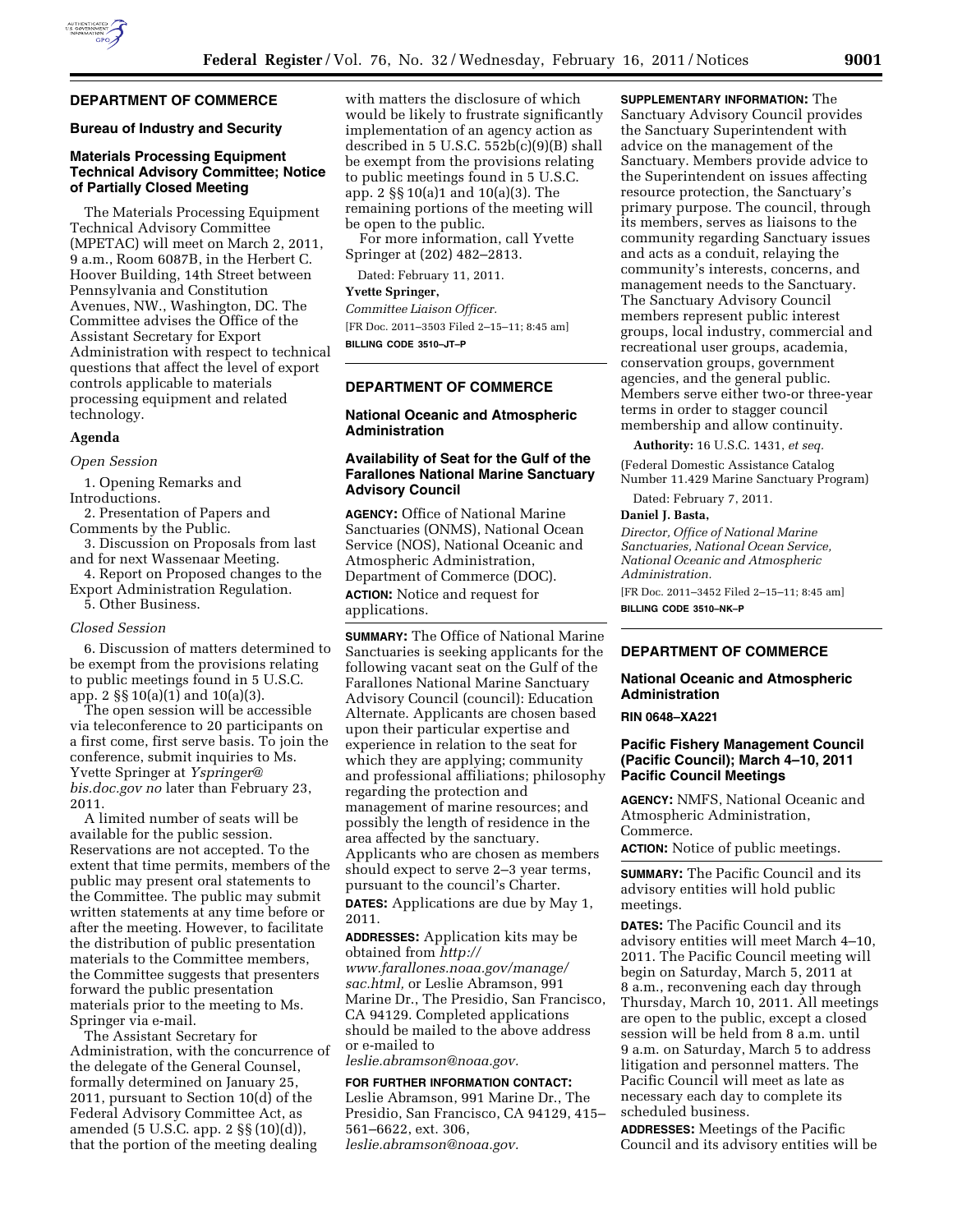held at the Hilton Vancouver Hotel, 301 West Sixth Street, Vancouver, Washington 98660; telephone: 360–993– 4500. The Pacific Council address is Pacific Fishery Management Council, 7700 NE Ambassador Place, Suite 101, Portland, Oregon 97220.

# **FOR FURTHER INFORMATION CONTACT:** Dr.

Donald O. McIsaac, Executive Director; telephone: 503–820–2280 or 866–806– 7204 toll free; or access the Pacific Council Web site, *[http://](http://www.pcouncil.org)  [www.pcouncil.org](http://www.pcouncil.org)* for the current meeting location, proposed agenda, and meeting briefing materials.

#### **SUPPLEMENTARY INFORMATION:** The

following items are on the Pacific Council agenda, but not necessarily in this order:

# **A. Call to Order**

1. Opening Remarks

- 2. Roll Call
- 3. Executive Director's Report
- 4. Approve Agenda

# **B. Open Comment Period**

1. Comments on Non-Agenda Items

## **C. Coastal Pelagic Species Management**

1. Exempted Fishing Permits for 2011

### **D. Marine Protected Areas**

1. Olympic Coast National Marine Sanctuary Management Plan Review

#### **E. Habitat**

1. Current Habitat Issues

### **F. Pacific Halibut Management**

- 1. Report on the International Pacific Halibut Commission Meeting
- 2. Incidental Catch Regulations in the Salmon Troll and Fixed Gear Sablefish Fisheries
- 3. Preliminary Alternatives for Incidental Catch Retention of Pacific Halibut in the Limited Entry and Open Access Fixed Gear Sablefish Fisheries

#### **G. Salmon Management**

- 1. Review of 2010 Fisheries and Summary of 2011 Stock Abundance Forecasts
- 2. Identification of Stocks Not Meeting Conservation Objectives
- 3. Sacramento River Fall Chinook Overfishing Assessment
- 4. Identification of Management Objectives and Preliminary Definition of 2011 Salmon Management Alternatives
- 5. Council Recommendations for 2011 Management Alternative Analysis
- 6. National Marine Fisheries Service Report
- 7. Further Council Direction for 2011 Management Alternatives

8. Adoption of 2011 Management Alternatives for Public Review 9. Salmon Hearings Officers

#### **H. Groundfish Management**

- 1. National Marine Fisheries Service Report
- 2. Process for Implementing 2011–2012 Specifications and Management Measures
- 3. Pacific Whiting Harvest Specifications for 2011
- 4. Consideration of Inseason Adjustments—Part I
- 5. Trailing Trawl Rationalization and Allocation Amendments and Actions
- 6. Consideration of Inseason Adjustments—Part II, If Needed

#### **I. Enforcement Issues**

1. Current Enforcement Issues

### **J. Ecosystem Based Management**

1. Ecosystem Fishery Management Plan

#### **K. Administrative Matters**

- 1. Legislative Matters
- 2. Approval of Council Meeting Minutes
- 3. Membership Appointments and Council Operating Procedures
- 4. Future Council Meeting Agenda and Workload Planning

#### **Schedule of Ancillary Meetings**

*Day 1—Friday, March 4, 2011* 

Habitat Committee—8 a.m. Scientific and Statistical Committee—8 a.m.

Legislative Committee—2 p.m.

#### *Day 2—Saturday, March 5, 2011*

California State Delegation—7 a.m. Oregon State Delegation—7 a.m. Washington State Delegation—7 a.m. Groundfish Advisory Subpanel—8 a.m. Groundfish Management Team—8 a.m. Habitat Committee—8 a.m. Salmon Advisory Subpanel—8 a.m. Salmon Technical Team—8 a.m. Scientific and Statistical Committee—8 a.m.

Enforcement Consultants—4:30 p.m. Tribal Policy Group—As Needed Tribal and Washington Technical Group—As Needed

#### *Day 3—Sunday, March 6, 2011*

California State Delegation—7 a.m. Oregon State Delegation—7 a.m. Washington State Delegation—7 a.m. Groundfish Advisory Subpanel—8 a.m. Groundfish Management Team—8 a.m. Salmon Advisory Subpanel—8 a.m. Salmon Technical Team—8 a.m. Enforcement Consultants—As Needed Tribal Policy Group—As Needed Tribal and Washington Technical

Group—As Needed

#### *Day 4—Monday, March 7, 2011*

California State Delegation—7 a.m.

Oregon State Delegation—7 a.m. Washington State Delegation—7 a.m. Groundfish Advisory Subpanel—8 a.m. Groundfish Management Team—8 a.m. Salmon Advisory Subpanel—8 a.m. Salmon Technical Team—8 a.m. Enforcement Consultants—As Needed Tribal Policy Group—As Needed Tribal and Washington Technical Group—As Needed

#### *Day 5—Tuesday, March 8, 2011*

California State Delegation—7 a.m. Oregon State Delegation—7 a.m. Washington State Delegation—7 a.m. Groundfish Advisory Subpanel—8 a.m. Groundfish Management Team—8 a.m. Salmon Advisory Subpanel—8 a.m. Salmon Technical Team—8 a.m. Enforcement Consultants—As Needed Tribal Policy Group—As Needed Tribal and Washington Technical Group—As Needed

# *Day 6—Wednesday, March 9, 2011*

California State Delegation—7 a.m. Oregon State Delegation—7 a.m. Washington State Delegation—7 a.m. Groundfish Advisory Subpanel—8 a.m. Groundfish Management Team—8 a.m. Salmon Advisory Subpanel—8 a.m. Salmon Technical Team—8 a.m. Enforcement Consultants—As Needed Tribal Policy Group—As Needed Tribal and Washington Technical Group—As Needed

## *Day 7—Thursday, March 10, 2011*

California State Delegation—7 a.m. Oregon State Delegation—7 a.m. Washington State Delegation—7 a.m. Enforcement Consultants—As Needed Tribal Policy Group—As Needed Tribal and Washington Technical

Group—As Needed

Although non-emergency issues not contained in this agenda may come before this Council for discussion, those issues may not be the subject of formal Council action during this meeting. Council action will be restricted to those issues specifically listed in this notice and any issues arising after publication of this notice that require emergency action under Section 305(c) of the Magnuson-Stevens Fishery Conservation and Management Act, provided the public has been notified of the Council's intent to take final action to address the emergency.

#### **Special Accommodations**

These meetings are physically accessible to people with disabilities. Requests for sign language interpretation or other auxiliary aids should be directed to Carolyn Porter at 503–820–2280 at least five days prior to the meeting date.